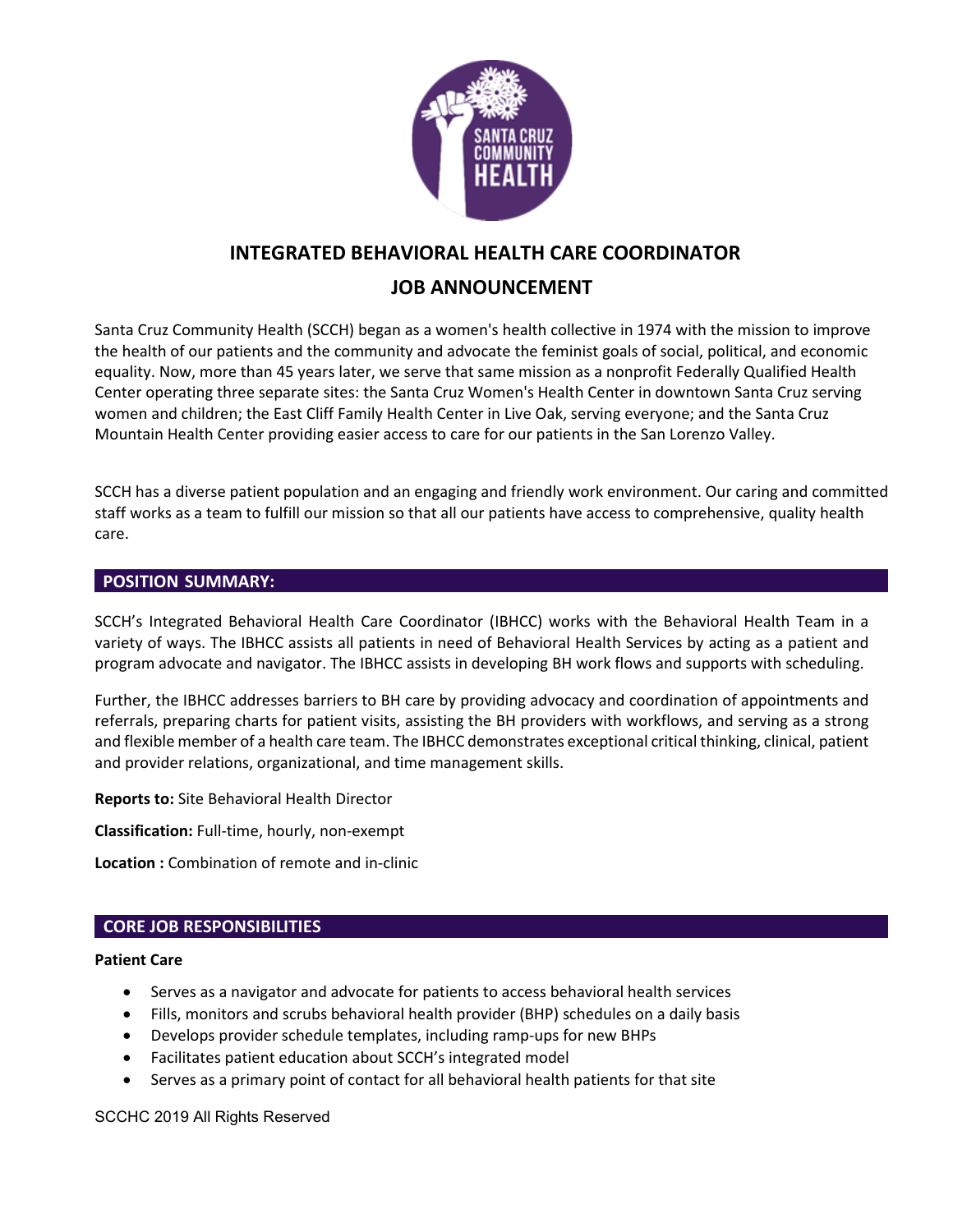- Triage crisis calls as needed and facilitate access to BH risk assessment when appropriate. Document encounters in electronic health record
- Confirms, reschedules and back fills patient appointments using the BH Same Day waitlist

## **Team-based care**

- Trains Medical Assistants and Patient Services Representatives on BH policies, workflows and scheduling protocols
- Manages agenda, meeting minutes and participates in BH Team Huddles
- Uses data effectively to assist BH Site Director in meeting productivity targets
- Involvement in organizational planning committees as assigned
- Coordinates with external healthcare systems to ensure continuity of care
- Supports referrals to Beacon and County by sending paperwork and following up
- Partners with case manager for high-risk patient care plans and scheduling, including management of patients with multiple co-morbidities or high risk for readmission to a hospital
- Demonstrates clear verbal and written communication amongst care team members
- Evaluates utilization of resources and develops new forms, workflows and procedures as necessary
- Coordinates clinical supervision and meetings and blocks provider schedule accordingly

#### **Expertise**

- Demonstrates knowledge of Social Determinants of Health and Motivational Interviewing
- Demonstrates knowledge and use of clinic policies and procedures as well as applicable federal and state rules and regulations
- Demonstrates ability to effectively use Electronic Health Records system (EHR), including regular monitoring of telephone encounters and actions with a prompt response time
- Demonstrates knowledge of local resources and supports linkages
- Completes other projects as assigned

#### **Customer Service**

- Provides patient-centered customer service at all times
- Demonstrates the ability to anticipate patients' needs and responds in a timely and respectful manner
- Demonstrates ownership, initiative, attention to detail, and follow-through
- Approaches problem-solving through a patient centered lens
- Advocates for care that best serves the patient
- Addresses or redirects customer complaints/problems in a timely manner

#### **Communication Skills**

- Oral and written communication is clear, concise, accurate, positive and respectful
- Demonstrates comprehension of oral and written questions, instructions, and information
- Responds to oral and written communications in a timely and appropriate manner
- Written communication is well-organized, legible, concise, neat, and in proper grammatical form
- Checks work related email and mailbox throughout each scheduled workday

#### **Teamwork and Interpersonal Skills**

SCCHC 2019 All Rights Reserved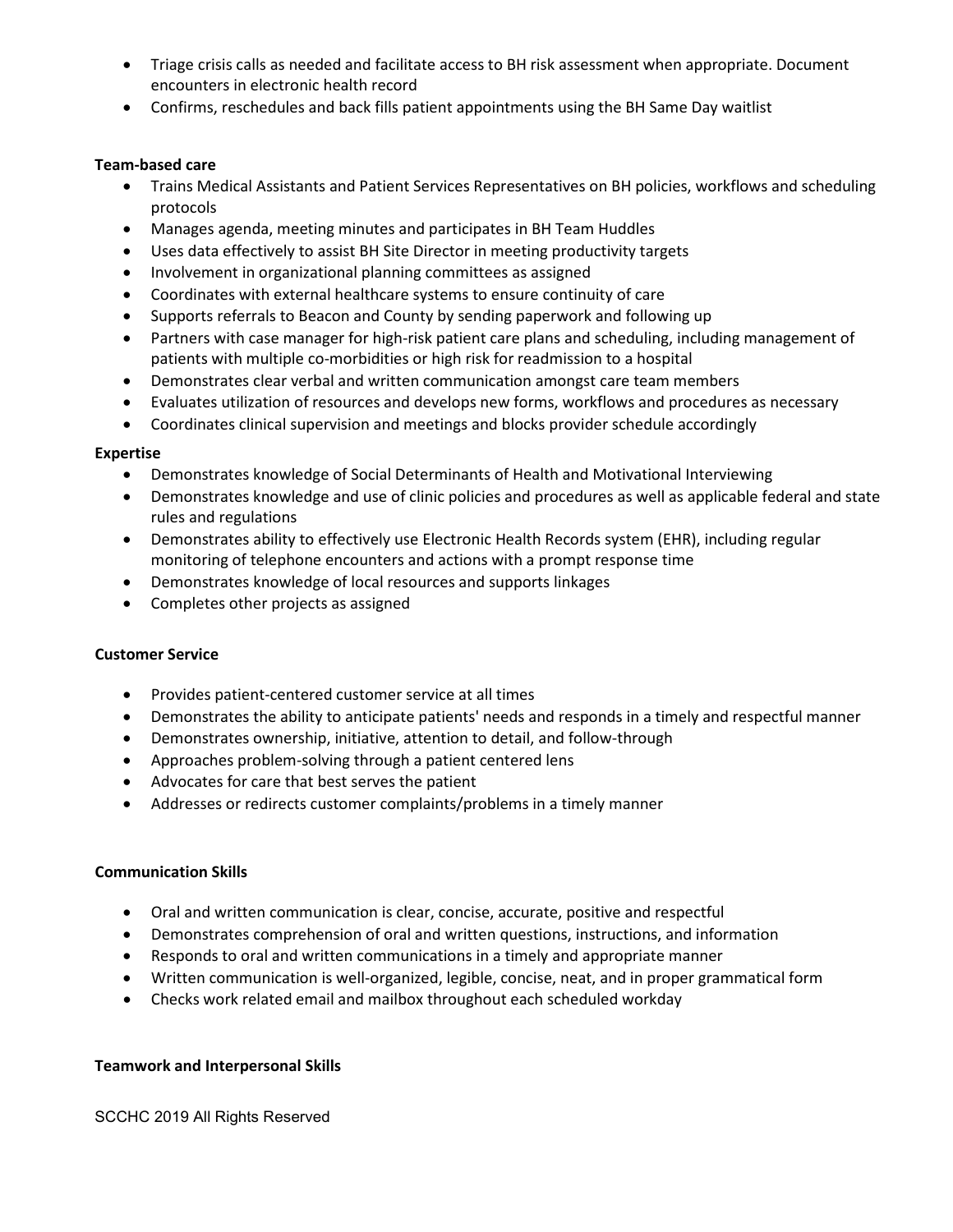- Interactions with others are characterized by courtesy, diplomacy, honesty, empathy and confidence
- Effective in offering support and assistance to patients and colleagues
- Efficient in obtaining and coordinating information from external service providers and community partners
- Demonstrates a positive attitude, flexibility and the ability to develop effective interpersonal relationships including conflict resolution skills
- Collaboratively assists team members with administrative and patient care related tasks

#### **Judgment and Problem Solving**

- Uses critical thinking to analyze situations, makes timely and valid decisions, and takes appropriate actions
- Demonstrates good judgment and common sense in making decisions
- Resolves issues independently and seeks assistance as needed

#### **Reliability**

- Completes assigned duties and responsibilities in an accurate, timely and efficient manner
- Arrives to work on time and maintains consistent attendance
- Follows instructions and appropriate procedures
- Maintains patient confidentiality as required by HIPAA.

#### **QUALIFICATIONS**

#### **MINIMUM QUALIFICATIONS**

- Bachelor's Degree in Health and Human Services, Community Studies, Health Sciences or related field
- At least one year of experience working in a healthcare setting
- Desire to serve the community clinic population with IBH services
- Experience and/or interest in social work, public health, community advocacy
- Bilingual in Spanish/English

#### **PREFERRED QUALIFICATIONS**

- Experienced in Motivational Interviewing
- Skilled in Microsoft Office (Outlook, Word, PowerPoint, Excel)
- Experience with Electronic Health Record systems

#### **WORK CONDITIONS**

Working conditions described here are representative of those that must be met by an employee to successfully perform the essential functions of this job. Reasonable accommodations may be made to enable qualified individuals with disabilities to perform the essential functions. Variations in conditions may occur under certain circumstances.